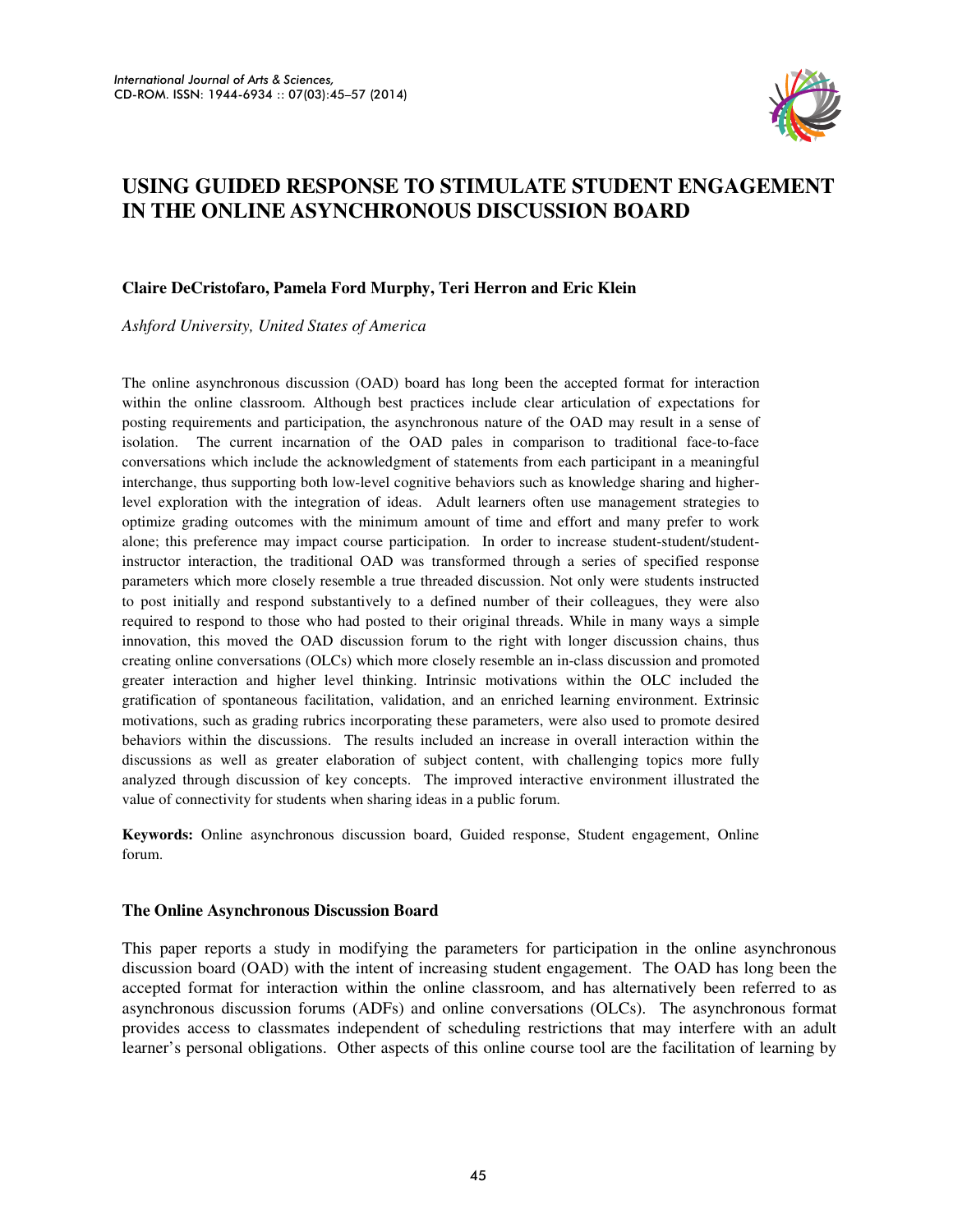developing critical thinking and writing skills, as well as allowing students to become part of a learning community via peer and instructor interaction. Typically, participation requirements are designed to ensure that all students are engaged in the educational process, which may be an advantage as compared to the traditional face-to-face (F2F) classroom setting.

Research has demonstrated that online discussions encourage student reflection and promote a deeper understanding of subject content. The asynchronous format allows time for preparation of discussion materials, and instructor facilitation provides students with a safe environment for interactive discussion (Rosser & Nelson, 2012). However, students may not recognize or understand the value of this type of learning activity (Ellis &Calvo, 2006). Students can achieve this enculturation by performing in their role according to published rules of the community. Making contributions as part of their participation can result in identity change and encourage an appreciation of the meaning of the activity (Hung & Chen, 2003). The OAD can thus supplement prepared course materials with student-generated alternative perspectives on topical content.

However, "ground rules" are necessary to establish the norms of the community and set the parameters for sanctioned interactions (Wang & Chen, 2010). These rules are usually provided as directions for appropriate responses ("Guided Response" instructions) that are included with a prompt or query that starts the discussion.There is no immediate nonverbal feedback as would occur in the setting of natural interpersonal relationships in real-time physical proximity (traditional classroom). Thus, an approach is needed to support the valuation of ideas as presented by student or instructor in order to achieve the highest levels of cognitive activity (Levine, 2007). Although best practices for online teaching include expectations for posting requirements and responses, the asynchronous nature of the OAD may still result in a sense of isolation.

While F2F discourse is interactional, written discourse is more transactional in nature. Research has shown that many messages in the OAD receive no response and thus have no interactive component. For this reason, many students voices are not heard (Thomas, 2002). Enhanced learning outcomes cannot be achieved without meaningful discourse (Topcu, 2007). Since most OADs rely on text-based communication, interaction must be reconsidered in the context of this format. To develop and maintain socially meaningful interpersonal interaction, it is necessary to provide evidence that others are attending to individual contributions. Research has shown that measurable objects of interaction include continuing a thread (using the reply feature), quoting from others' posts, and explicitly referring to others' comments (Rourke, Anderson, & Garrison, 2001).

Social network analysis (SNA) of participation on the OAD can measure patterns of interaction, flow of information, and effects on relationships. This form of analysis is therefore ideal, since participant interaction is of central importance in online teaching. Research employing SNA can measure degree of member participation, density (linkage between members), cliques (subgroups), centrality (power), betweenness (connectedness) and other measures of interaction. Using SNA research, it has been shown that an instructional approach providing increased direction regarding requirements for interaction on the OAD does result in improved connectedness and student interaction (Fidalgo & Thormann, 2012).

Another issue is the fact that adult learners often use management strategies to optimize grading outcomes with the minimum amount of time and effort, necessarily balancing participation in class with the obligations of work and family. Many prefer to work alone and may not recognize the contributions of classmates as valuable in achieving learning goals (Dixon, Dixon, &Siragusa, 2007). This preference may impact student success, since research has shown that the dynamics of online interaction can affect grade outcomes. Students who have lower levels of interaction on the OAD are also those more likely to fail their courses (Davies & Graff, 2005).

For these reasons, the interaction level in the typical OAD pales in comparison to traditional F2F conversations which include the acknowledgment of statements from each participant in a meaningful interchange. Guided Response parameters are crucial in supporting both low-level cognitive behaviors such as knowledge sharing as well as higher-level exploration with the integration of ideas. If aligned with grading rubrics, such response instructions can also serve as extrinsic motivation for participation.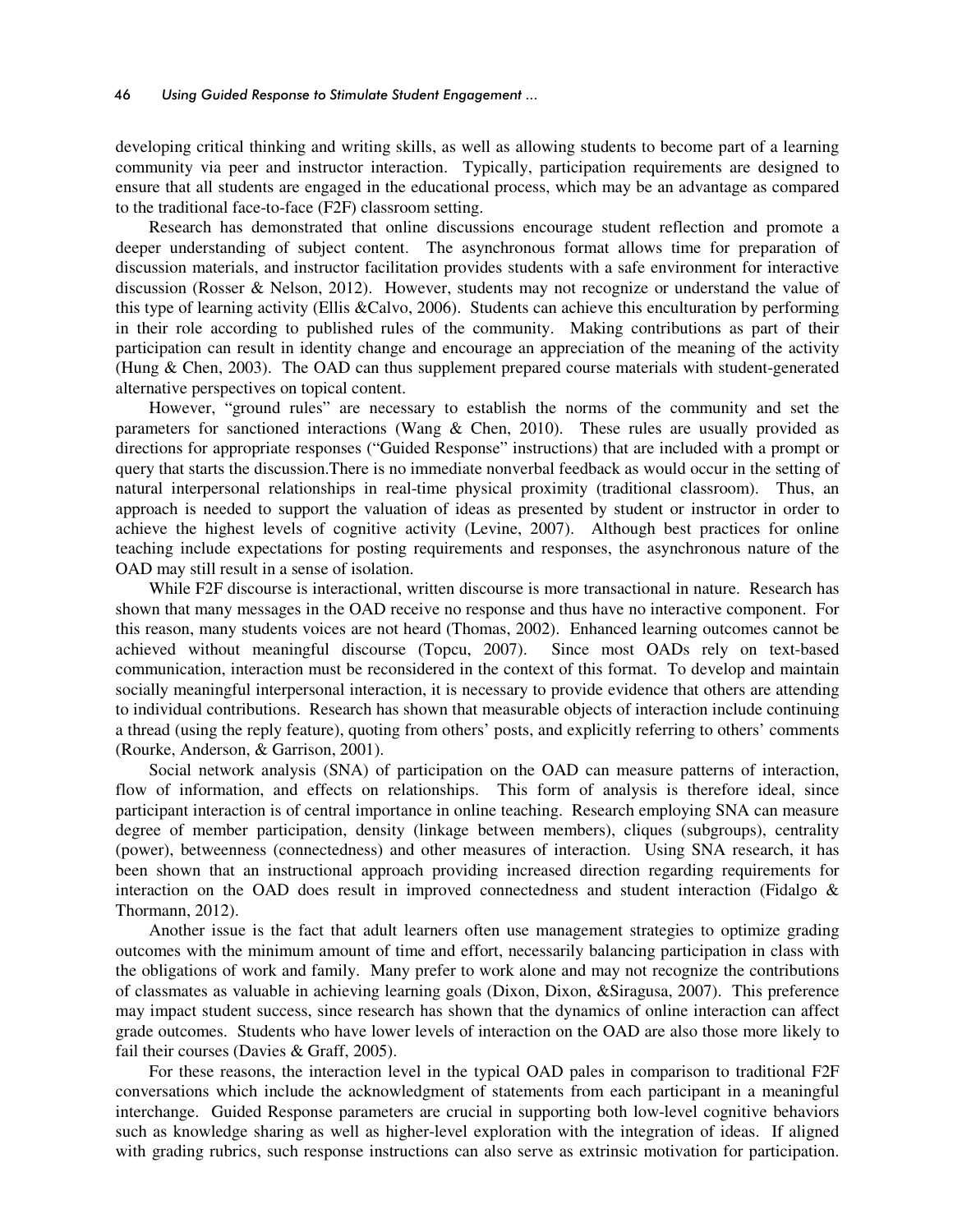This paper reports a study in modifying the Guided Response parameters for the OAD in a 300-level undergraduate course in physiological psychology, part of the core curriculum for the undergraduate degree in that discipline, and also offered as an elective in other programs. The intent of these modified parameters was to increase student engagement as reflected in the amount and levels of participation as well as to increase elaboration of subject content, with challenging topics more fully analyzed through interactive discussion of key concepts.

### **Communities of Inquiry, Social Presence, and Computer-Mediated Education**

Much has been written about the "three presences" – cognitive, teaching, and social – that define the classroom as a Community of Inquiry (Garrison, Anderson, & Archer, 2001). Social presence theory, developed in 1976 by Short, Williams, and Christie, emphasized the degree of salience (quality/state of "being there") between individuals or groups engaged in communication. This became relevant to various forms of telecommunications media, including computer-mediated communication and the online discussion forum (see Figure 1) (Short, Williams, & Christie, 1976).

Social presence is necessary to support the knowledge construction inherent in cognitive presence. Thus, methods to increase connectivity in the OAD are essential in achieving learning outcomes. Knowledge sharing as a fundamental aspect of the OAD is also influenced by sense of community. In order for sharing to occur, an exchange must take place between the source and the recipient. As the sense of community is strengthened via connectivity, so does participation in knowledge sharing increase (Sharratt&Usoro, 2003). Conversely, lack of personal interaction is an often-cited reason for student attrition in online classes (Rosser & Nelson, 2012). Research has shown that there is a direct relationship between student satisfaction and social presence (Lowenthal, 2010).



**Figure 1.** Relationship of the three "presences."

Student engagement can be increased by encouraging students to interact with each other. There is evidence that the social presence of both instructor and students enhances connectivity, which in turn helps students to feel engaged in a virtual environment (Dixson, 2010). Greater social presence is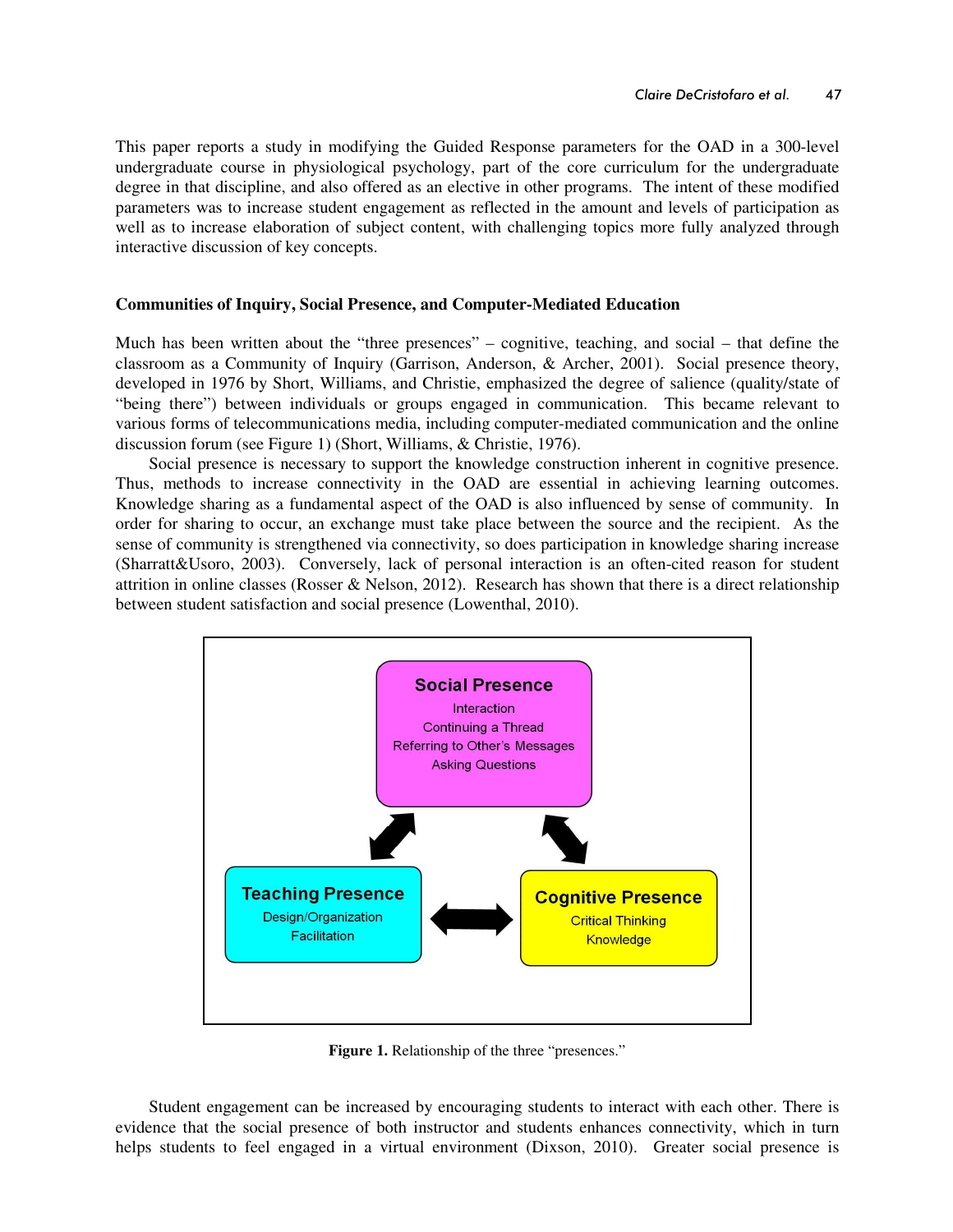supported by providing clear expectations of behaviors and participation in the course, so that social interactions are founded on shared community goals and maintained via sustained communication (Mokoena, 2013). A necessity for this connection to occur is to hear and be heard by others, recognizing the value of their ideas (Rodgers & Raider-Roth, 2006).

How can one be heard and how can teachers facilitate this goal? Research has demonstrated that when OADs are unstructured and open ended, they do not support cognitively in-depthdiscussions (Lee-Baldwin, 2005). Individuals must be able to project themselves into channels of communication, and also establish relationships. In the online classroom, a common objective is learning, and this establishes the sense of community and cognitive presence. This brings us to the teaching presence and the importance of course design. Strategies that promote the level of student-student and studentinstructor interactions also have a strong influence on the quality of discourse. These strategies include being more directive in the instructions provided to students regarding their participation in threaded discussions (Garrison, 2007).

The necessity for direction is driven by research that demonstrates the importance of student-student, student-instructor, and student-content interactions. It has been shown that students do not automatically provide compliments, supportive feedback, a positive tone, or other aspects necessary to a viable learning community. These behaviors develop through instructor modeling and by providing parameters for interaction (Conaway, Easton, & Schmidt, 2005). This does not require formality in the tone or content of participants' contributions. In fact, higher-levels of cognitive processing may in fact tend to become more social, underscoring that social dialogue is a component of the meaningful exchange of insights, understandings and learning in this setting (Lee-Baldwin, 2005). Another potential benefit of increased direction is to provide social context clues. Without such clues, the OAD setting may encourage hostile and self-absorbed contributions, as well as a deference for higher-status participants (i.e., the instructor) (Rourke, Anderson, & Garrison, 2001).

In the OAD, establishing discussion threads that acknowledge the importance of each person's contribution will support more thorough analysis of subject content. This can be accomplished with various techniques such as specifying discussion roles, discursive scaffolding, and participation dynamics. Defining participation characteristics – who interacts with whom as well as the intensity of interaction – will increase the likelihood of substantial contributions from participants (Naranjo, Onrubia, & Segues, 2012). Since a prompt-and-response format is the basic premise of computer-mediated communication (Rhoades & Rhoades, 2013), assisting students to create longer discussion chains is one goal of appropriate Guided Response instructions.

#### **Guided Response Instructions and Student Engagement**

In the OAD, the quantity of participation may be measured by several indicators, including the number of accesses and postings (Naranjo, Onrubia, & Segues, 2012) and the length of discussion chains (depth of thread levels) as a form of social network analysis (SNA). Achieving a threaded discussion that more closely resembles a true conversation requires the forum to be fully threaded. This format allows individual authoring of topic threads, and the expansion of each thread by the original poster or by other participants. Thus, members in the forum can develop individual discussion trajectories (Rhoades & Rhoades, 2013).

In our study, we aimed to increase student-student and student-instructor interactions by specifying response parameters. Standard (non-modified) Guided Response instructions asked participants to originate an initial post (start a thread) and also respond substantively to a defined number of classmates. Our modification to these directionswas in the form of *additional directions* that asked students to: 1)monitor the OAD and respond to those who had replied to their original thread post, and 2) demonstrate that the student had read existing replies on the board by mentioning information and viewpoints already expressed in that thread (see Figure 2).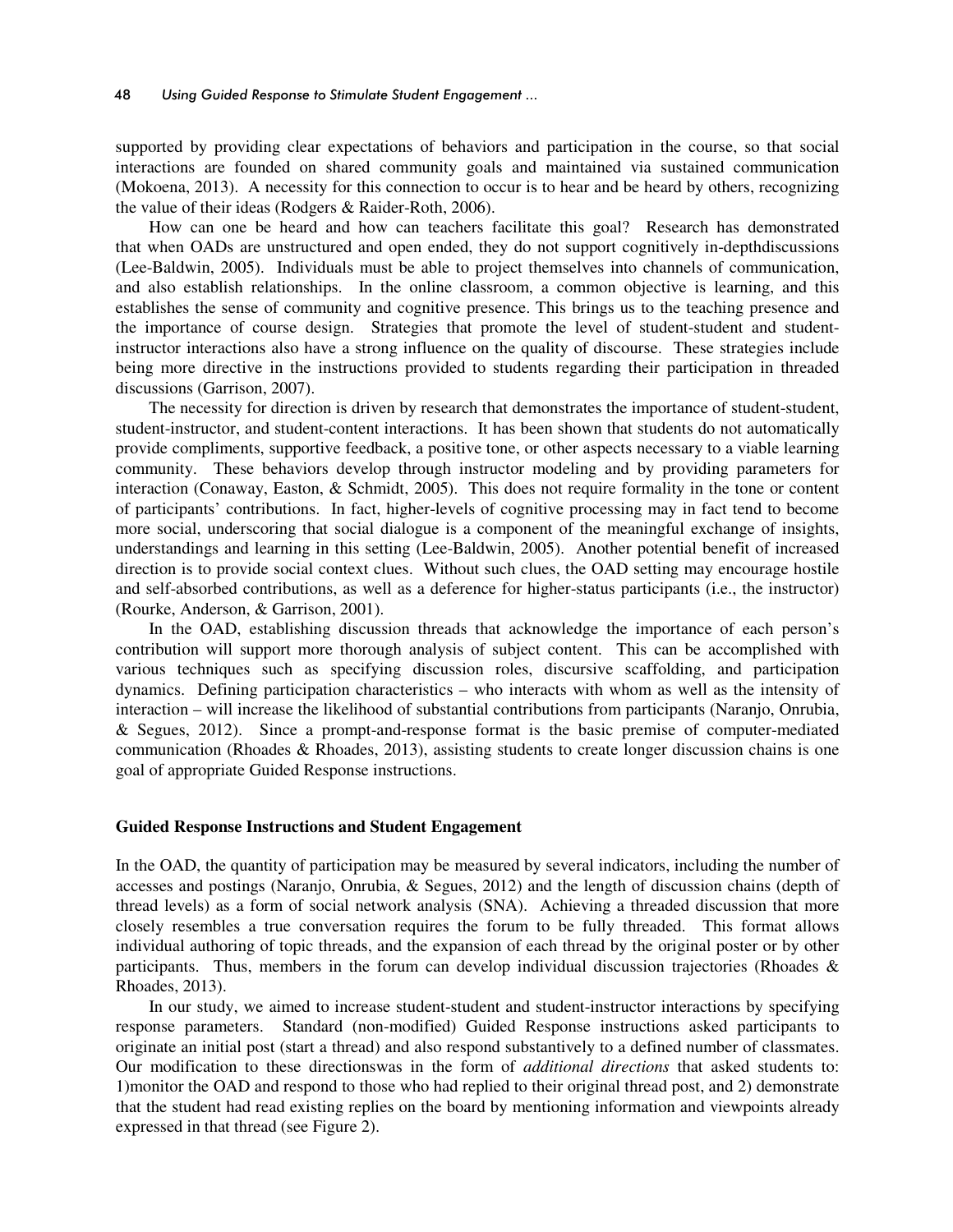Modified Guided Response Instructions

Modified Guided Response Instructions<br>In addition, please observe the following guidelines for all responses:

- Provide a courteous and interactive learning environment.
- Continue to monitor the discussion board and reply to anyone who has chosen to respond to your original post.
- Your responses should address (at minimum) both the neurotransmitter and receptor system in their Your responses should address (at minimum) both the neurotransmitter and receptor system in their discussion, as well as the drug of abuse and/or the neurological or psychological disorder they assessed.
- Your responses should demonstrate that you have read the existing replies on the board (in your response, mention information and viewpoints already expressed by existing responses to the same post).

Figure 2. Modified Guided Response Instructions - additional instructions provided that specified the d specified the dynamics of peer responses provided.

This modified response guidance was designed to create discussions that more closely mimic natural behaviors in a real-time physical setting, where all contributions are acknowledged. One outcome can be This modified response guidance was designed to create discussions that more closely mimic natural behaviors in a real-time physical setting, where all contributions are acknowledged. One outcome can be described as "movin Figure 3). A comparison of these elements was made using the same discussion forum in the same course, pre-intervention vs. post-intervention.

| Week-1-Methods                                                                             | Student originator             | 5/1/2014 6:19:45 PM                                               |
|--------------------------------------------------------------------------------------------|--------------------------------|-------------------------------------------------------------------|
| RE: Week-1-Methods (MRI or other method?)<br>Đ                                             | Response                       | 5/2/2014 12:17:03 AM                                              |
| RE: Week-1-Methods (MRI or other method?)<br>$\mathbb{B}$                                  | Student originator             | 5/3/2014 7:49:17 PM                                               |
| RE: Week-1-Methods (MRI or other method?) Animal Welfare Act<br>$\mathbb{R}$               | Response<br>Student originator | 5/3/2014 9:53:18 PM<br>5/4/2014 7:00:57 AM<br>5/4/2014 5:07:32 PM |
| RE: Week-1-Methods (MRI or other method?) Animal Welfare Act                               |                                |                                                                   |
| RE: Week-1-Methods (MRI or other method?) Animal Welfare Act                               | Response                       |                                                                   |
| <b>Figure 3.</b> Moving the discussion board "to the right" with longer discussion chains. |                                |                                                                   |
|                                                                                            |                                |                                                                   |

### **Methods**

A comparison was made between eight sections of the course with the standard Guided Response instructions and eight sections with the modified instructions. All 16 class sections were taught by the same instructor, with the "before modification" (pre-intervention) sections taught between July 2012 and May 2013, and the "after modification" (post-intervention) sections taught between June 2013 and March 2014. The modified instructions were retained in the course beyond that date. Data were gathered on the discussion that was placed in Week Four, which had the same topic and other instructions for both versions of the course, except for the modified guided response prompt in the newer version. "before" (pre-intervention) group contained 145 students, and the "after" (post-intervention) group contained 172 students.

To measure engagement, the following dependent variables were created: (1) the number of posts by each student on the student's own discussion thread (opening post), (2) the maximum number of levels (indents) achieved in each student's thread (length of discussion chain), (3) the total number of posts ables were created:  $(1)$  i<br>ing post),  $(2)$  the maxin<br>cussion chain),  $(3)$  the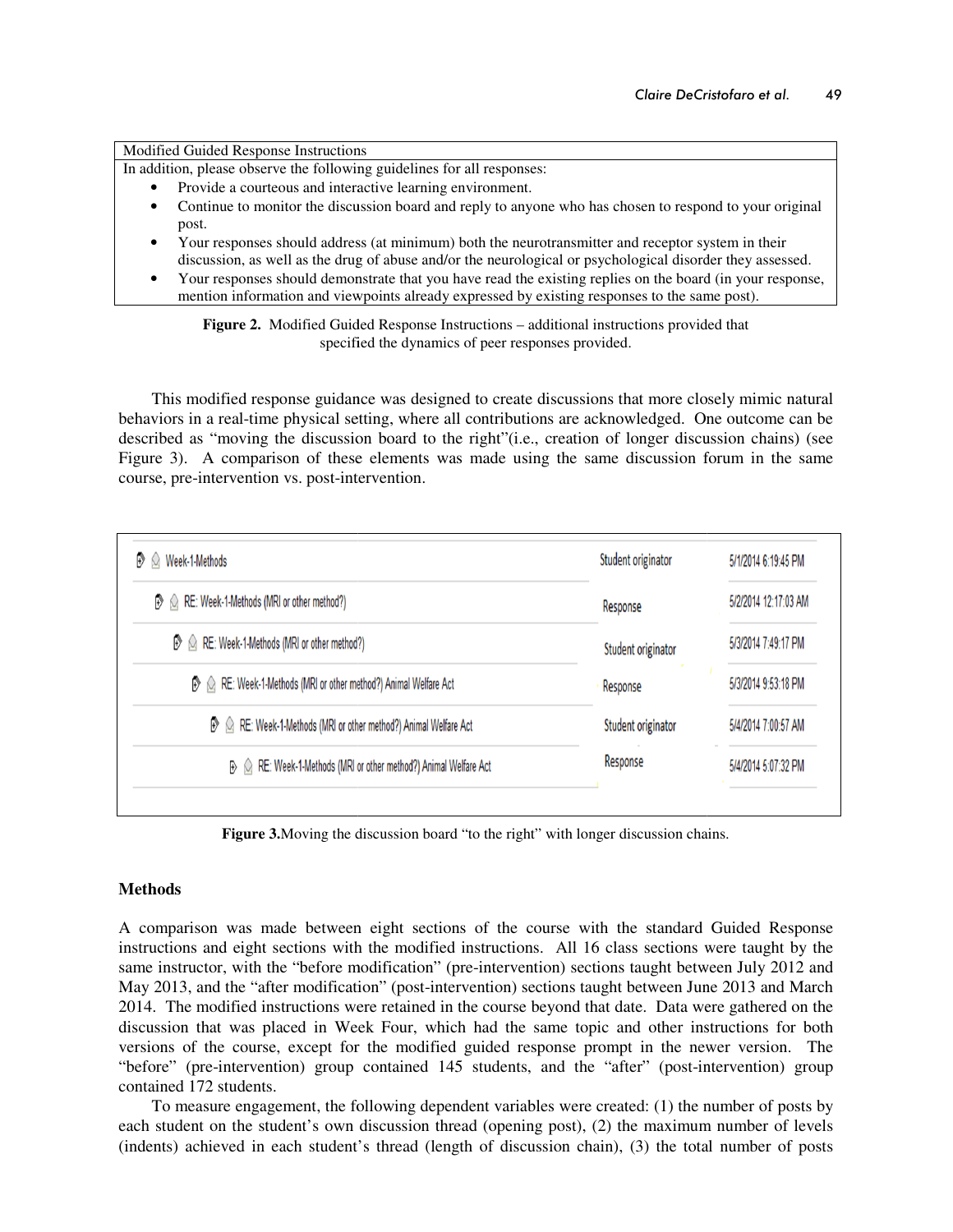made by each student in the discussion forum, and (4) the highest level indent (depth of chain) at which each student posted. For measurement of level depth, the initial post for a thread was counted as level 0, a response to the initial post was at level 1, and each successive indent added to the level.

To determine the appropriate statistical test for comparison of before and after conditions involving two independent groups, the dependent variables were checked for normality and equality of variances. Descriptive statistics showed that all of the variables in this analysis were skewed. Therefore, a nonparametric method, the Mann-Whitney U Test, was used to compare the two conditions on each variable.

This project was approved by the Office of Research and Creative Scholarship (ORCS) and the Institutional Review Board (IRB) at Ashford University.

#### **Results**

The total sample of 16 course sections contained 317 unique students, with 145 in the beforemodification(pre-intervention) condition and 172 in the after-modification (post-intervention) condition. Classes tended to be slightly larger in the after-modification condition, with an average class size of 18.125 before modification and 21.5 after modification. The range of class sizes in the beforemodification condition was 14 to 23, with a median of 17. The range of class sizes in the aftermodification condition was 16 to 26, with a median of 22.

In the before modification condition, the number of posts by the student on the student's own thread ranged from 0 (i.e., the student did not initiate a thread,  $n = 9$ ) to 5 ( $n = 3$ ). The majority of students ( $n =$ 79, 54.5%) initiated a discussion thread and did not return to add additional comments to it. In the after modification condition, the values of this variable ranged from 0 to 9, with 59% of students posting at least twice on their own thread. See Table 1 for the frequencies of this variable before and after the modification.

|                 | <b>Before Modification</b> |           | <b>After Modification</b> |         |
|-----------------|----------------------------|-----------|---------------------------|---------|
| Number of Posts | Frequency                  | Percent   | Frequency                 | Percent |
|                 |                            | 6.2       | 12                        | 7.0     |
|                 | 79                         | 54.5      | 58                        | 33.7    |
|                 | 32                         | 22.1      | 41                        | 23.8    |
|                 |                            | 11.7      | 32                        | 18.6    |
|                 |                            | 3.4       | 20                        | 11.6    |
|                 |                            | 2.1       |                           | 4.1     |
|                 | NA                         | <b>NA</b> |                           | 0.6     |
|                 | NA                         | NA        |                           | 0.6     |

Table 1. Posts by student on student's own thread.

In the before condition, the maximum number of levels in a student's thread ranged from 0 (i.e., the student posted an initial response but no one replied to the thread,  $n = 1$ ) to 5 (n = 4). This variable was coded as missing if the student did not initiate a discussion thread. The most frequently occurring value was 1 ( $n = 62, 42.8\%$ ), indicating that others responded to the initial post but the originating student did not acknowledge these replies. The second highest frequency was for level 2 ( $n = 51, 35.2\%$ ), in which students replied to those who responded to the initial post. Approximately 15% of the students in the before condition had 3 or more levels in their discussion threads. In the after modification condition, the most frequent number of levels was 2 ( $n = 57, 33.1\%$ ), and almost 30% of discussion threads achieved three or more levels. Table 2 shows complete details on the frequencies of this variable before and after the modification.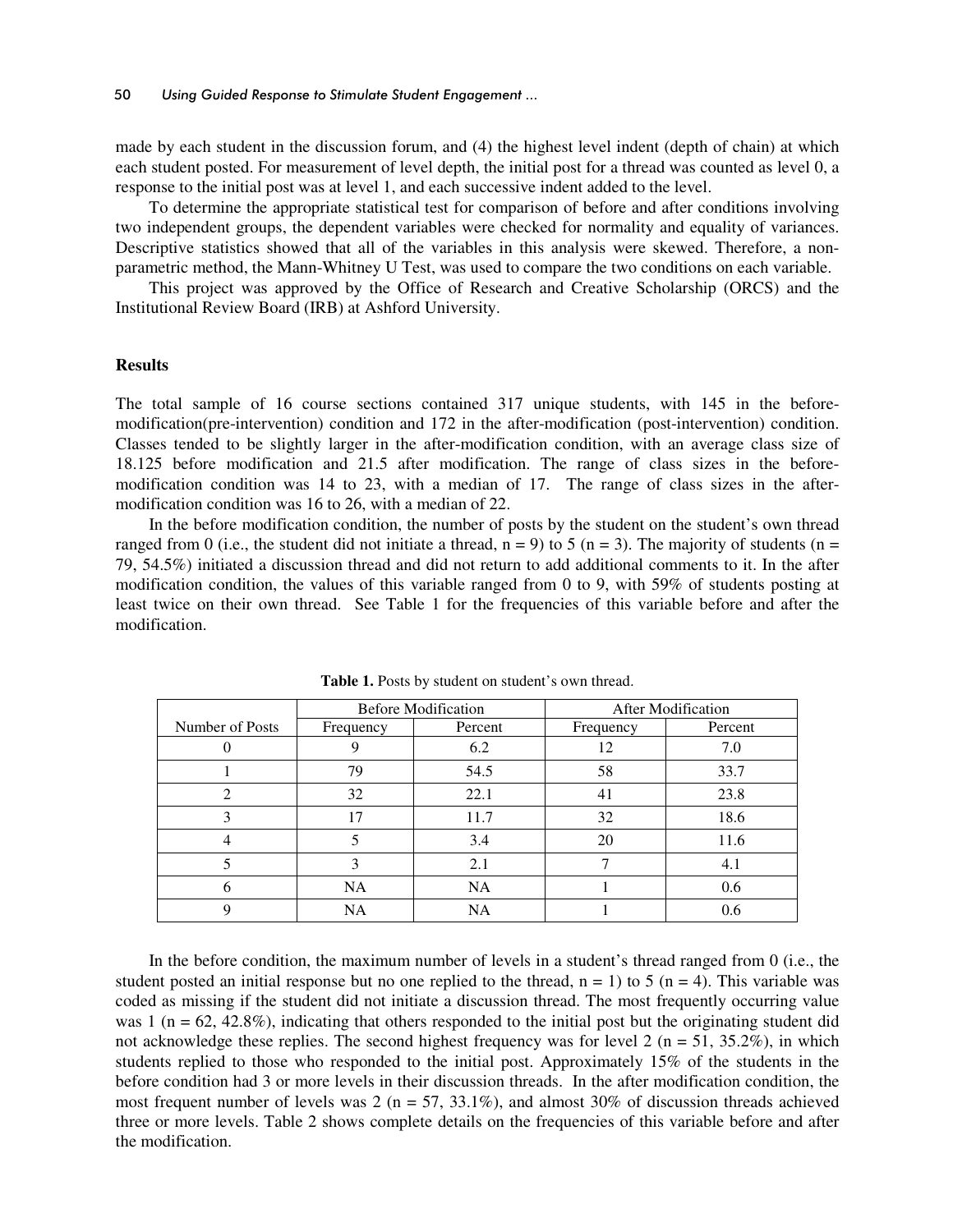|                  | <b>Before Modification</b> |         | After Modification |         |
|------------------|----------------------------|---------|--------------------|---------|
| Number of Levels | Frequency                  | Percent | Frequency          | Percent |
|                  |                            | 0.7     |                    | 0.0     |
|                  | 62                         | 42.8    | 52                 | 30.2    |
| $\mathfrak{D}$   | 51                         | 35.2    | 57                 | 33.1    |
| 3                | 12                         | 8.3     | 40                 | 23.3    |
|                  | h                          | 4.1     |                    |         |
|                  |                            | 2.8     |                    | 2.3     |
| Missing          |                            | 6.2     |                    |         |

**Table 2.** Maximum levels (indents) achieved in student's thread.

Before the modification, the majority of students made three (the minimum requirement,  $n = 68$ , 46.9%) or four (n = 30, 20.7%) posts to the forum. Only 18.6% of the students in the before condition posted more than four times in the forum. After the modification, the distribution became flatter, with 43 (25%) making three posts, 42 (24.4%) making four posts, and a total of 64 (37.3%) posting at least five times in the forum. Details are shown in Table 3.

|                 | <b>Before Modification</b> |         | <b>After Modification</b> |         |
|-----------------|----------------------------|---------|---------------------------|---------|
| Number of Posts | Frequency                  | Percent | Frequency                 | Percent |
|                 |                            | 4.8     |                           | 4.1     |
|                 | 8                          | 5.5     | 12                        | 7.0     |
| ◠               |                            | 3.4     | 4                         | 2.3     |
| 3               | 68                         | 46.9    | 43                        | 25.0    |
|                 | 30                         | 20.7    | 42                        | 24.4    |
| 5               | 13                         | 9.0     | 24                        | 14.0    |
|                 | 5                          | 3.4     | 22                        | 12.8    |
|                 | 7                          | 4.8     | 14                        | 8.1     |
| 8               |                            | 0.7     | 2                         | 1.2     |
| q               |                            | 0.7     |                           | 0.6     |
| 12              | <b>NA</b>                  | NA      |                           | 0.6     |

**Table 3.** Total number of posts made by student in discussion forum.

Before modification of the guided response prompt, the highest level posted by the largest number of students ( $n = 70$ , 48.3%) was 1, followed by level 2 with 43 students (29.7%). A total of 41.4% of students posted at level 2 or higher. After the modification, more students posted at higher levels. The largest frequency was for level 2 ( $n = 79, 45.9\%$ ). Altogether, 55.8% of students in the after modification group posted at level 2 or higher. See Table 4.

|                      | <b>Before Modification</b> |         | <b>After Modification</b> |         |
|----------------------|----------------------------|---------|---------------------------|---------|
| <b>Highest Level</b> | Frequency                  | Percent | Frequency                 | Percent |
|                      |                            | 5.5     |                           | 6.4     |
|                      |                            | 48.3    | 58                        | 33.7    |
|                      |                            | 29.7    | 79                        | 45.9    |
|                      |                            | 4.8     |                           | 5.2     |
|                      |                            | 6.2     |                           | 3.5     |
|                      |                            |         |                           |         |
| Missing              |                            |         |                           |         |

**Table 4.** Highest level (indent) of post for this student.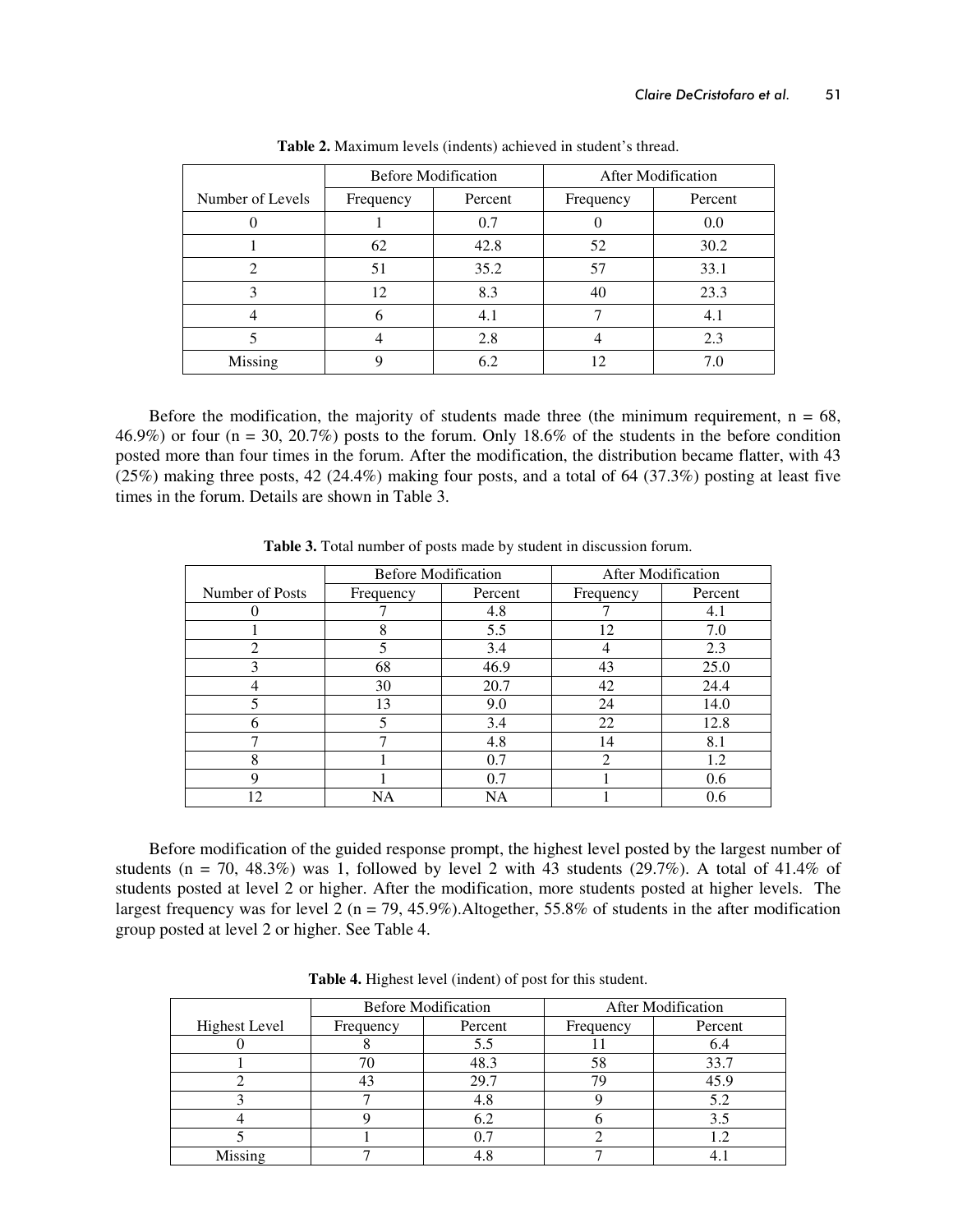#### 52 *Using Guided Response to Stimulate Student Engagement ...*

The results of the Mann-Whitney U tests showed statistically significant differences between groups for three of the four dependent variables. The standardized values shown in the output are equivalent to t ratios. These differences were significant for the number of posts made by the student on the student's own thread (U = 15,327.500, standardized = 3.7,  $p = .000$ ); maximum levels achieved in student's thread  $(U = 12,947.500,$  standardized = 2.988, p = .003); and student's total number of posts in the forum  $(U = 12,947.500)$ 15,329.000, standardized = 3.622,  $p = .000$ ). The difference between groups was not statistically significant for the highest level of post for the student ( $U = 12,589.000$ , standardized = 1.711, p = .087). These results are illustrated in Figures 4 through 7.



Figure 4. Posts by student on student's own thread.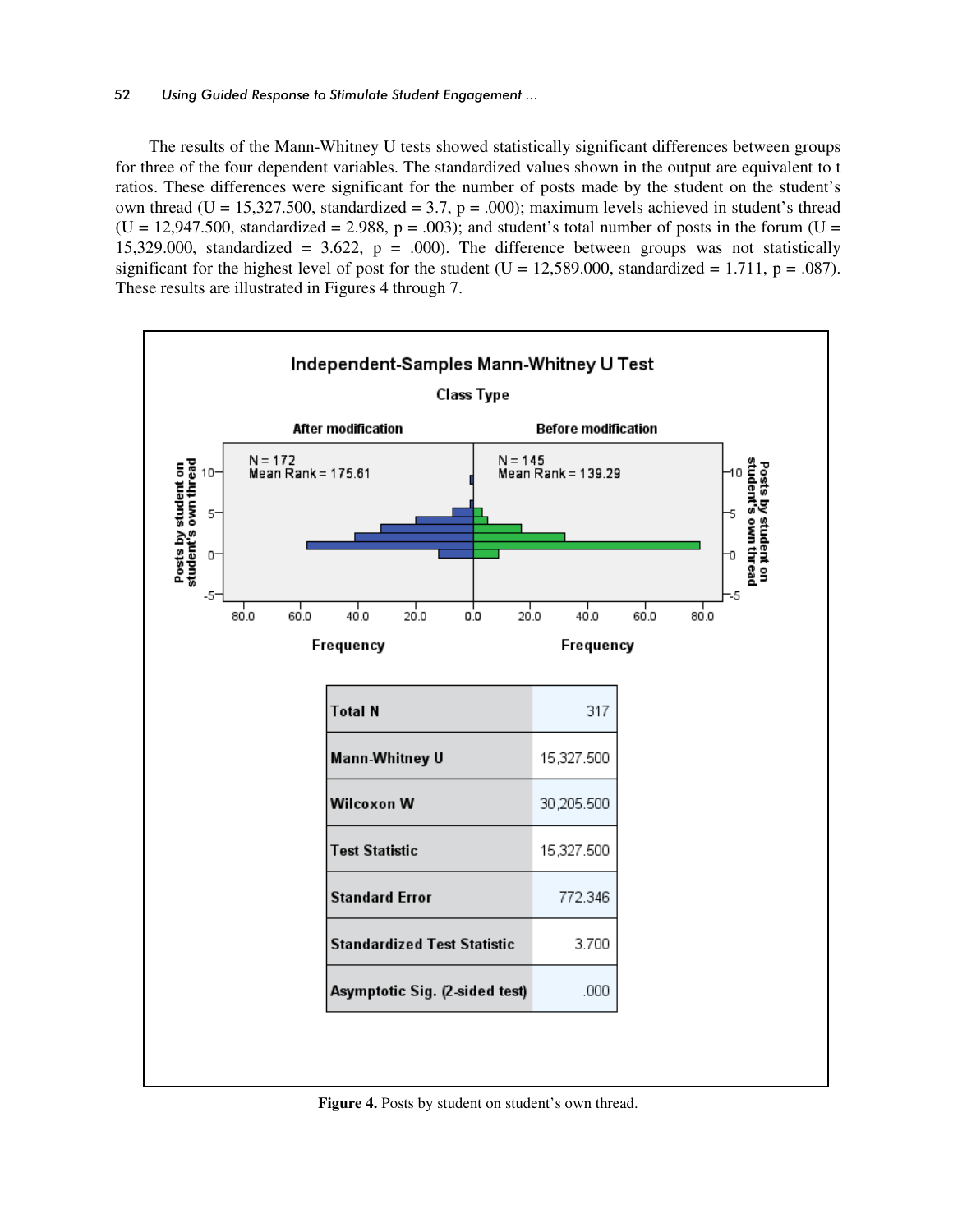

**Figure 5.** Maximum levels (indents) achieved in student's thread.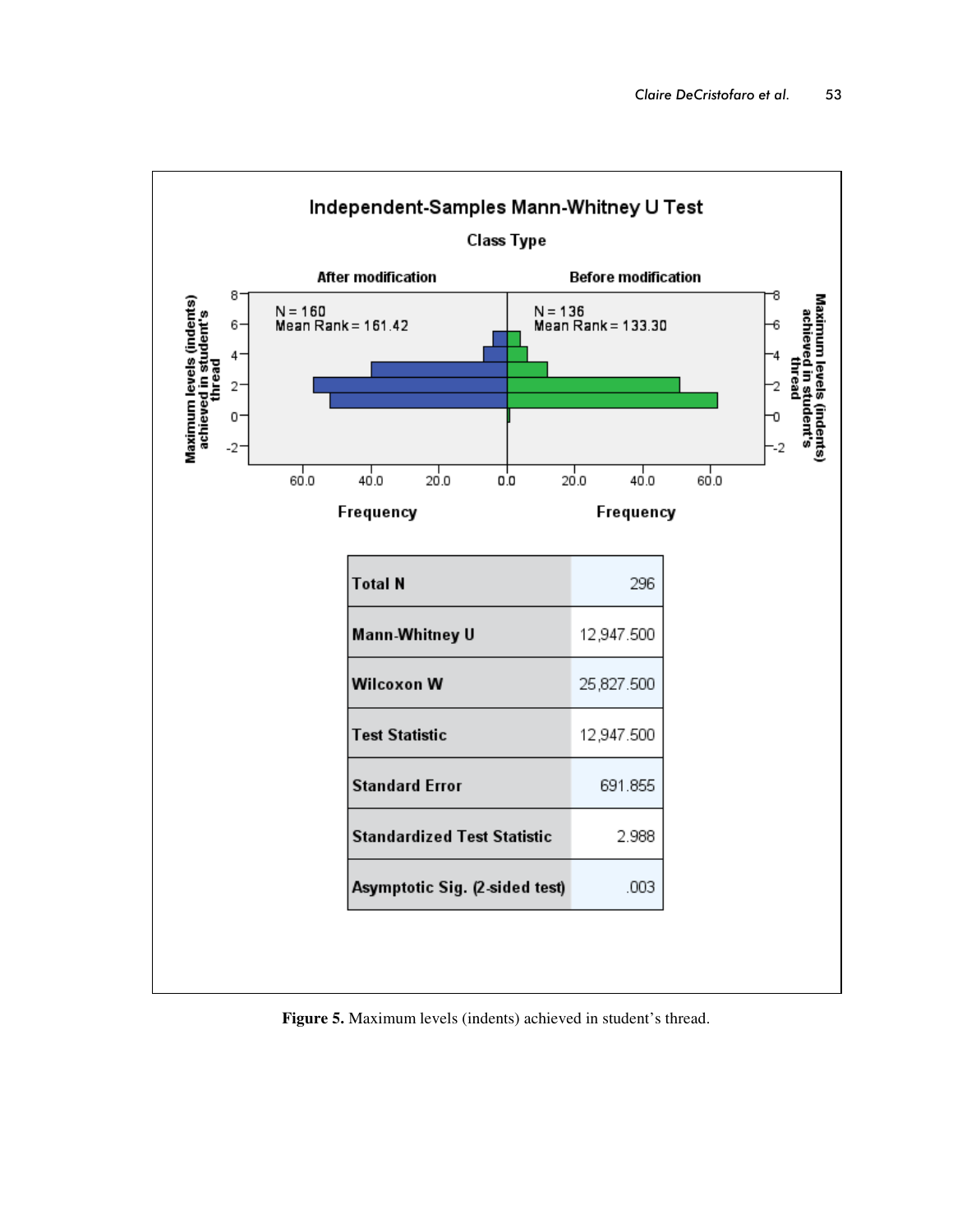

**Figure 6.** Total number of posts made by student in discussion forum.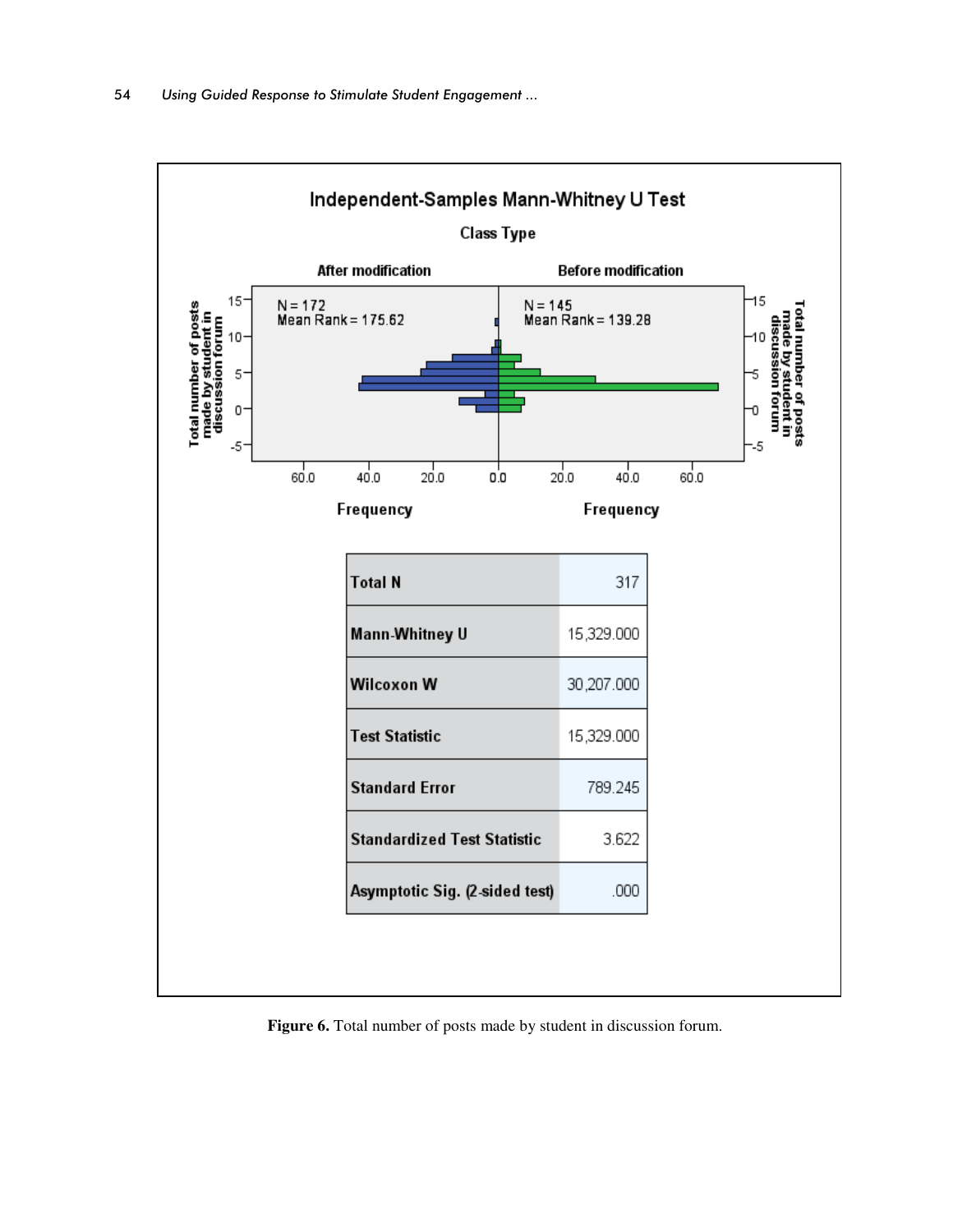

Figure 7. Highest level (indent) of post for this student.

## **Conclusion**

While in many ways a simple innovation, providing increased direction regarding participation responses in the OAD provided social context and created online conversations that more closely resembled an inclass discussion, promoting greater student engagement. Student engagement has been linked to student satisfaction, emphasizing the importance of the interactive component of the OAD. Our results indicated an increase in overall interaction within the discussions, as well as greater elaboration of subject content,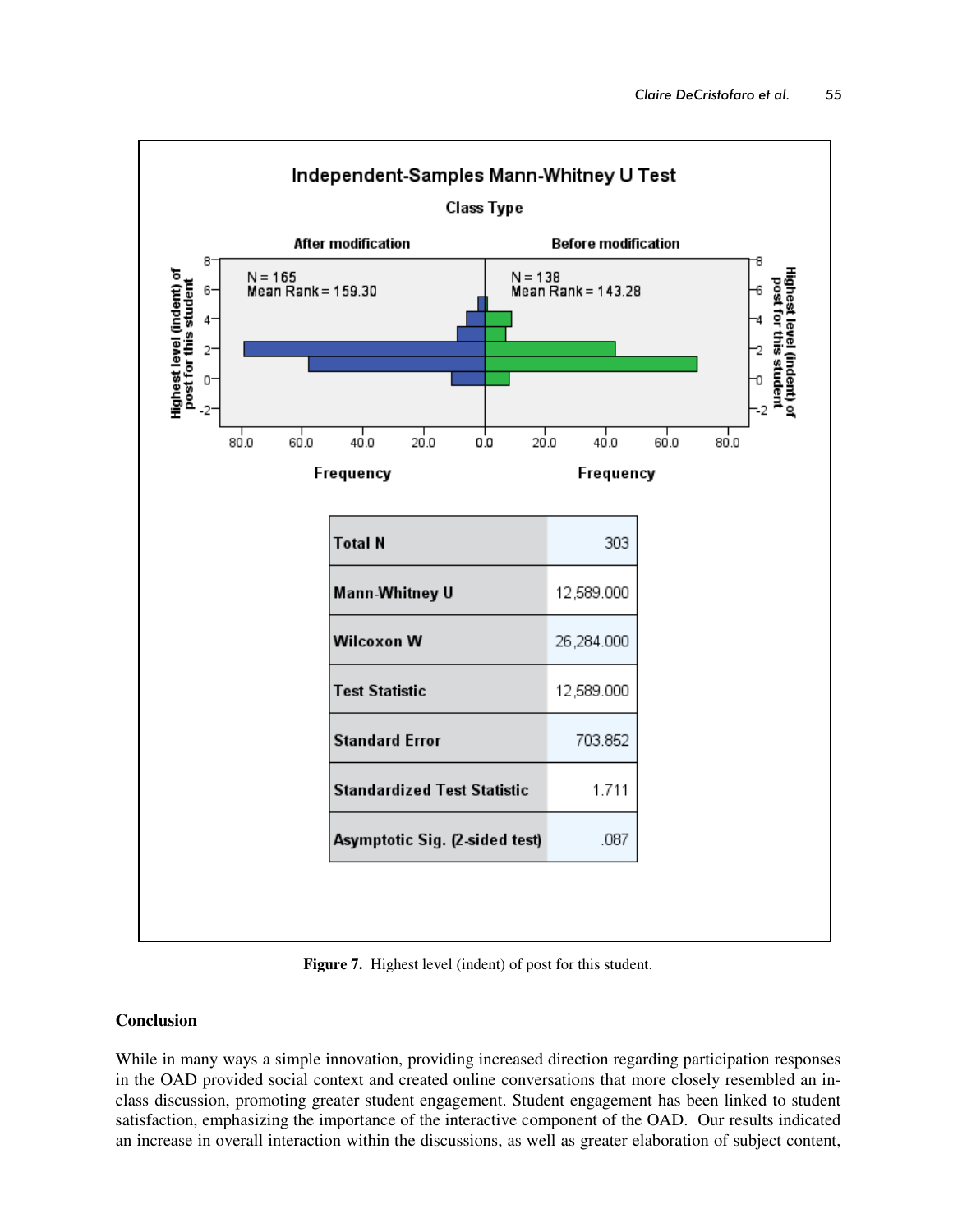with challenging topics more fully analyzed through discussion of key concepts. The improved interactive environment illustrates the value of connectivity for students when sharing ideas in a public forum.

Modifying other aspects of the OAD may provide additional methods to support engagement, foster social, cognitive, and teaching presences, and promote greater student success.

### **References**

- 1. Conaway, R.N., Easton, S.S., & Schmidt, W.V. (2005) Strategies for Enhancing Student Interaction and Immediacy in Online Courses.*Business Communication Quarterly, 68*(1), 23-35. DOI: 10.1177/ 1080569904273300
- 2. Davies, J. & Graff, M. (2005) Performance in e-learning: online participation andstudent grades.*British Journal of Educational Technology, 36*(4), 657-663.
- 3. Dixon, R., Dixon, K., &Siragusa, L. (2007) Individuals' perceptions of online environments: What adult learnersare telling us. *Proceedings ascilite Singapore 2007.* Retrieved from http://www.ascilite.org.au/ conferences/singapore07/procs/dixon.pdf
- 4. Dixson, M. (2010) Creating effective student engagement in online courses:What do students find engaging?*Journal of the Scholarship of Teaching and Learning*, 10(2), 1 – 13.
- 5. Ellis, R.A. and Calvo, R.A. (2006) Discontinuities in university student experiences of learning through discussions. *British Journal of Educational Technology, 37*(1), 55-68. doi:10.1111/j.1467-8535.2005.00519.x
- 6. Fidalgo, P., Thormann, J. (2012) A Social Network Analysis Comparison of an Experienced and a Novice Instructor in Online Teaching. *European Journal of Open, Distance and E-Learning, I,* 1-15. Retrieved from http://www.eurodl.org/materials/contrib/2012/Fidalgo\_Thormann.pdf
- 7. Garrison, D.R. (2007). Online community of inquiry review: social, cognitive, and teaching presence issues.*Journal of Asynchronous Learning Networks*, 11(1): 61—72.
- 8. Garrison, D.R., Anderson, T., & Archer, W. (2001). Critical thinking, cognitive presence and computer conferencing in distance education. *American Journal of Distance Education*. Retrieved December 20, 2010, from http://cde.athabascau.ca/coi\_site/documents/Garrison\_Anderson\_Archer\_CogPres\_Final.pdf
- 9. Hung, D., & Chen, D.T. (2003). Learning within the context of communities of practices: Areconceptualization of tools, rules, and roles of the activity system. *Educational MediaInternational, 39*(3/4), 247–255. DOI: 10.1080/09523980210166468
- 10. Lee-Baldwin, J. (2005). Asynchronous discussion forums: A closer look at the structure, focus andgroup dynamics that facilitate reflective thinking. *Contemporary Issues in Technology and TeacherEducation, 5*(1), 93-115.
- 11. Levine, S.J. (2007) The Online Discussion Board. *New Direction for Adult and Continuing Education, 113,* 67-74. DOI: 10.1002/ace.248
- 12. Lowenthal, P.R. (2010) The Evolution and Theory of Social Presence Theory on Online Learning. In T.T. Kidd (Ed.), *Online Education and Adult Learning: New Frontiers for Teaching Practices* (124-139). Hershey: PA: IGI Global.
- 13. Mokoena, S. (2013) Engagement with and Participation in Online Discussion Forums. *The Turkish Online Journal of Educational Technology, 12*(2), 97-105.
- 14. Naranjo, M., Onrubia, J., & Segues, M.T. (2012) Participation and cognitive quality profiles in an online discussion forum. *British Journal of Educational Technology, 43*(2), 282-294.doi:10.1111/j.1467- 8535.2011.01179.x
- 15. Rhoades, J. & Rhoades, R. (2013) The Complexity of Online Discussion. *MERLOT Journal of Online Learning and Teaching, 9*(1), 68-79.
- 16. Rodgers, C.R. & Raider-Roth, M.B. (2006) Presence in Teaching. *Teachers and Teaching: theory and practice, 12*(3), 265-287.